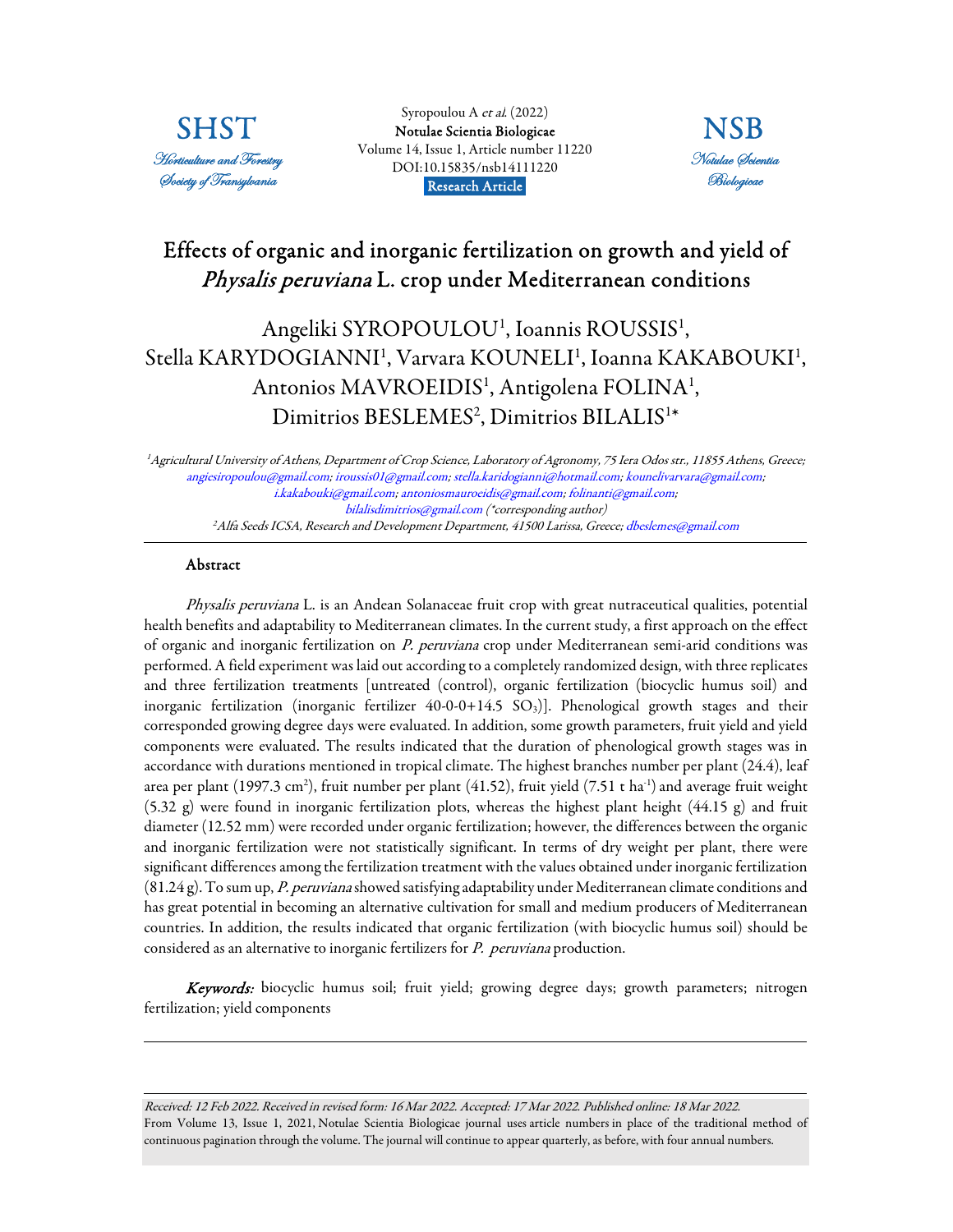## Introduction

Physalis peruviana L. (Solanaceae) is an herbaceous, semi-shrub, upright, and annual in temperate zones (perennial in tropical zones) plant, and can grow to 1 m. It is indigenous to South America Andes, mainly Peru, Colombia, and Ecuador (Muniz et al., 2014). The cultivation of P. peruviana in South America can be traced back to the Inca Empire. This species has been grown in England since the end of the 18<sup>th</sup> century, and in South Africa from the early 19<sup>th</sup> century in the Cape Peninsula. P. peruviana, which was widely introduced in the 20<sup>th</sup> century, is now cultivated or grows wild in temperate and tropical regions worldwide. In general, P. peruviana can grow in a wide variety of soil and climatic conditions and is considered a fairly tolerant plant due to its adaptation to Mediterranean climates and to several soil types (Fischer et al., 2011).

P. peruviana produces a small orange, berry-shaped, and sweet fruit that is high in provitamin A and ascorbic acid, as well as alkaloids, flavonoids, carotenoids, fructose, sucrose esters, polyphenols and bioactive compounds (Muniz et al., 2014; Bertoncelli et al., 2017). P. peruviana fruit is often consumed fresh giving an acid-sweet balance to fruit and vegetable salads (Puente et al., 2011). At present, the fruit of P. peruviana is processed into a variety of products, including jams, juices and raisins (Ramadan and Moersel, 2007). It is used as an ornament in meals, salads, desserts, and cakes in European markets (Puente et al., 2011; Bertoncelli et al., 2017). P. peruviana has many therapeutic characteristics, including antispasmodic, diuretic, antiseptic, antidiabetic sedative, analgesic, aiding in optic nerve fortification, throat trouble relief, and elimination of intestinal parasites and amoeba (Cárdenas-Barboza et al., 2021). Moreover, the fruit of P. peruviana is used empirically in Peruvian traditional medicine to cure cancer and other ailments such as hepatitis, asthma, malaria, and dermatitis; nevertheless, their properties have not been scientifically verified (Mayorga-Cubillos et al., 2019). In addition, P. peruviana calyces (capsules) are widely utilized in traditional medicine for their anticancer, antibacterial, antipyretic, diuretic, and anti-inflammatory immunomodulatory effects (Puente et al., 2011; Cárdenas-Barboza *et al.*, 2021).

Although P. peruviana is gaining popularity among producers, there is a lack of work and research results to guide them in terms of cultural practices, productivity, and economic aspects of production. Currently, fertilizer management in P. peruviana crop is based on tomato crop recommendations (Muniz et al., 2014; Ariati et al., 2017; Bertoncelli et al., 2017). Only a few researchers have reported the use of organic compost in the cultivation of P. peruviana (Ariati et al., 2017; de Souza et al., 2021).

Crop nutrition is the most important component to consider in an agricultural production system since it directly affects crop performance, requiring soils with high nitrogen, potassium, calcium, and boron availability (Muniz et al., 2014; Xin et al., 2016; Bertoncelli et al., 2017). However, in typical cropping systems, excessive use of fertilizers and chemical fertilizers, as well as poor soil management, result in water contamination (Xin et al., 2016; Cihangir and Oktem, 2019). In order to reduce these environmental repercussions, the search for sustainable alternatives such as organic agriculture arises, as this approach is beneficial to crop productivity as well as life quality (Xin et al., 2016; de Souza et al., 2021).

Literature survey revealed that there was no information available concerning the performance of P. peruviana growth cultivated under Mediterranean semi-arid conditions and organic cropping system. As a result, the purpose of the present study aimed to investigate the effect of organic and inorganic fertilization on plant growth and yield of. P. peruviana in Mediterranean field conditions.

# Materials and Methods

A P. peruviana crop was established in the organic experimental field of the Agricultural University of Athens (Latitude: 37°59′ N, Longitude: 23°42′ E, Altitude: 30 m above sea level) from April to August 2019. The soil was a clay loam (29.2% clay, 35.1% silt and 35.7% sand) with pH (1:1 H<sub>2</sub>O) 7.38, nitrate-nitrogen  $(NO<sub>3</sub>-N)$  12.6 mg kg<sup>-1</sup> soil, available phosphorus (P) 13.6 mg kg<sup>-1</sup> soil, available potassium (K) 203 mg kg<sup>-1</sup> soil,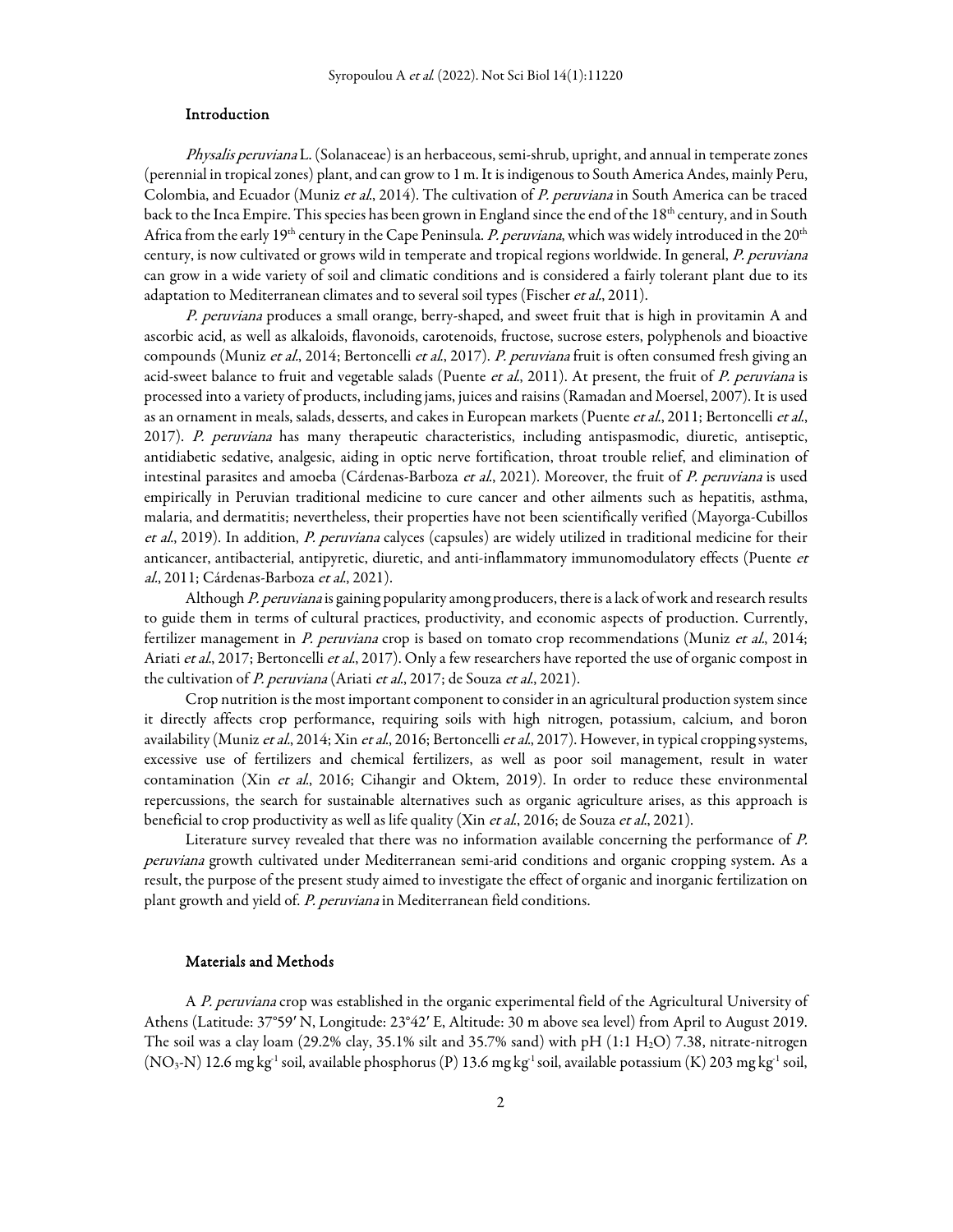15.83% CaCO3 and 1.86% organic matter. The site was managed according to organic agricultural guidelines (EC 834/2007). Weather data (mean air temperature and precipitation) pertaining to the experimental period were recorded by the automatic weather station (Davis Vantage Pro2 Weather Station; Davis Instruments Corporation, California, USA) of the Agricultural University of Athens and are presented in Figure 1.



Figure 1. Meteorological data (mean temperature and precipitation during the growing period (May-August 2019)

Initially, five polystyrene floating trays with 198 cells per tray (17 cm $^3$  per cell) were filled with organic peat. On each individual cell, one seed of P. peruviana was sown. The polystyrene trays were then placed in a 250 L basin filled with water. In the basin, 2.5 L of organic water-soluble fertilizer (Fishfert, 2-4-0.5 and other trace elements; Humofert Co., Athens, Greece), as well as 25 g of organic enhancer (Trianum-P; Koppert BV, Berkel en Rodenrijs, The Netherlands) for plant protection were added. When the seedlings presented two pairs of true leaves with approximately 15 cm, which takes 25 days after sowing, they were transplanted to the final position in the field. The transplanting of the seedlings was done on  $14<sup>th</sup>$  May 2019. The soil was prepared by mould-board ploughing at a depth of 0.25 m and the experiment was arranged in a completely randomized design (CRD) with three replications and three fertilization treatments: control-untreated, inorganic fertilization and organic fertilization with biocyclic humus soil. The plot size was 12.25 m² (3.5 m × 3.5 m). In each plot, 88 seedlings were transplanted at a spacing of 40 cm  $\times$  30 cm. One day before transplanting of P. peruviana 250 kg ha<sup>-1</sup> of the inorganic fertilizer (Nutrimore Winner 40-0-0+14.5 SO<sub>3</sub>, Gavriel Ltd.) was applied manually. The biocyclic humus soil was also applied by hand into the planting rows with 44 L in each, which is 4 L for each plant. Inorganic fertilizer and biocyclic humus soil were incorporated with the soil by harrowing. In addition, a drip irrigation system was also set up in the experimental field. The total quality of water applied during the cultivation period was 678 mm. Throughout the experimental periods, there was no incidence of pest or disease on P. peruviana crop. Weeds were controlled by hand-hoeing when needed.

The biocyclic humus soil, which was used in this experiment and sourced from Biocycle Vegan Company, is made entirely of plant materials, primarily by-products of olive oil mills. The raw materials consisted of 50% olive leaves, 30% olive pomace, 10% grape pomace, and 10% ripe humus soil. First, an aerobe composting process was carried out in rows 1.5 m high and 2.5 m wide. The raw materials were aerated and hydrated using a compost windrow turner. A ripe compost of substrate quality was obtained after 5 to 6 months of composting. A three-year ripening process was followed to convert the ripe compost into humus soil. The resulting material is beyond the substrate maturity and has a more soil-like structure that is suitable for direct planting. The biocyclic humus soil contained 2.8 g total nitrogen, 0.8 g  $P_2O_5$  soluble in inorganic acids (total), 0.6 g total potassium, 7.6 units electrical conductivity (1:5) pH and 91.9 cation exchange capacity (C.E.C.)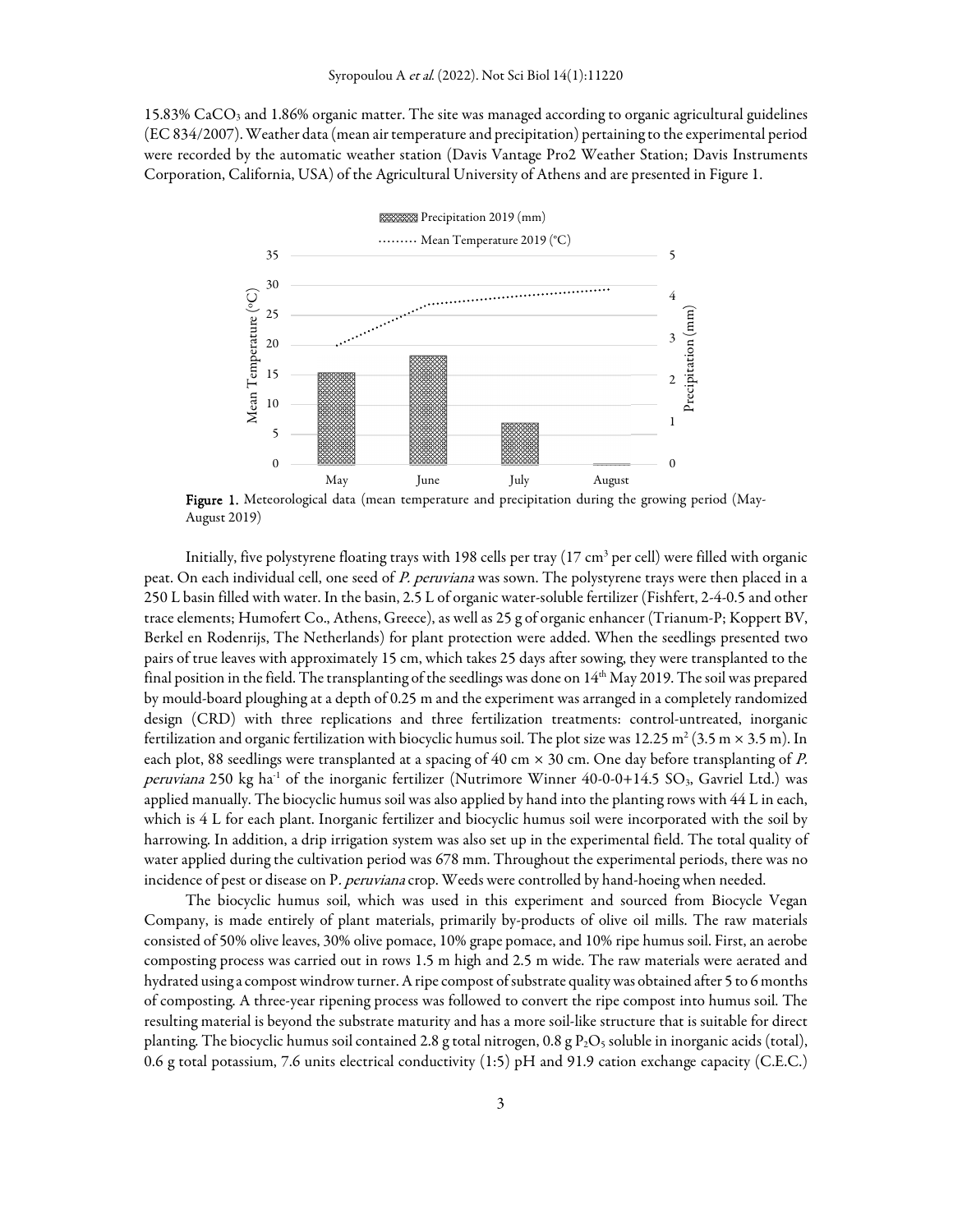meq Na per 100 g humus soil. It was certified in accordance with the Biocyclic Vegan Standard, which became a global standard in December 2017 and a full member of the IFOAM's Organic Family of Standards (Eisenbach et al., 2019).

Plant height, number of branches per plant, leaf area per plant and dry weight per plant were determined on ten randomly selected plants from each plot at 80 days after transplanting (DAT). Dry weight was determined after drying for 48 h at 64°C. An automatic leaf area meter was used to calculate leaf area (Delta-T Devices Ltd., Burwell, Cambridge, UK). Moreover, fruit yield, fruit number per plant, average fruit weight and fruit diameter (without the capsule) were determined by plants derived from the middle sub-plot area (1 m²) at fruit maturity on 30<sup>th</sup> August 2019 (128 DAT).

Finally, heat accumulation in growing degree days (GDDs) from transplanting until fruit maturity, summing the growing degree days in each time period evaluated (Pathak and Stoddard, 2018). Growing Degree Days (GDD) was calculated as:

$$
GDD_i = \sum_{i}^{n} \left[ \frac{Tmax + Tmin}{2} \right] - T_{base}
$$

where, GDDi is the accumulated growing degree days,  $T_{min}$  and  $T_{max}$  are the minimum and maximum air temperature, respectively. T<sub>base</sub> is P. peruviana base temperature (T<sub>base</sub> = 6.29°C) (Salazar *et al.*, 2008).

The experimental data were checked for normality and subjected to statistical analysis using the SigmaPlot 12 statistical software (Systat Software Inc., San Jose, CA, USA) according to the completely randomized design (CRD). The differences between means were separated using Least Significance Difference (LSD) test. All comparisons were made at the 5% level of significance.

# Results and Discussion

#### Thermal Time and Phenological Growth Stages

P. peruviana seedlings, consisted of 4-5 leaves each, were transplanted on  $14^{\text{th}}$  May 2019 (12.81 GDD; Table 1). After 556.23 GDD, plants entered fast development and leaf growth during the first half of June (vegetative stage). This stage lasted around one month from the first half of June to the first half of July. Flowering began around the first half of July after obtaining 1217.63 GDD (Figure 2a). Fruit formation was initiated during the first half of August and this stage received 1922.99 GDD. At this time period flowering and fruit formation were occurring simultaneously, proving the fact that P. peruviana has a tendency of indeterminate growth. Moreover, when the measurement of specific plant characteristics took place, fruit maturity was at a middle stage (fruit: yellow to orange) with a total obtainment of 2267.14 GDD.

| Phenological growth<br>stages | Date                         | Days after transplanting<br>(DAT) | <b>GDDs</b><br>$(^{\circ}C \text{ day})$ |
|-------------------------------|------------------------------|-----------------------------------|------------------------------------------|
| Transplanting                 | $14^{th}$ May 2019           |                                   | 12.81                                    |
| Vegetative                    | $10th$ June 2019             | 27                                | 556.23                                   |
| Flowering                     | $12nd$ July 2019             | 59                                | 1217.63                                  |
| Fruit formation               | $6th$ August 2019            | 104                               | 1922.99                                  |
| Fruit maturity                | 30 <sup>th</sup> August 2019 | 128                               | 2267.14                                  |

Table 1. Accumulated Growing Degree Days (GDDs) from transplanting to fruit maturity and dates of basic phenological stages obtained during the growing cycle.

According to National Research Council (NRC) (1989), flowering of P. peruviana occurs 65-75 days after planting. Furthermore, the beginning of harvesting takes place 85-100 days after that. The results of the present study agree with the results above as flowering was initiated approximately 59-70 days after transplanting (Table 1). Moreover, 128 days after transplanting, fruit maturity was at a middle stage (fruit: yellow to orange) thus assuming that harvesting of ripe fruits could potentially start around the time period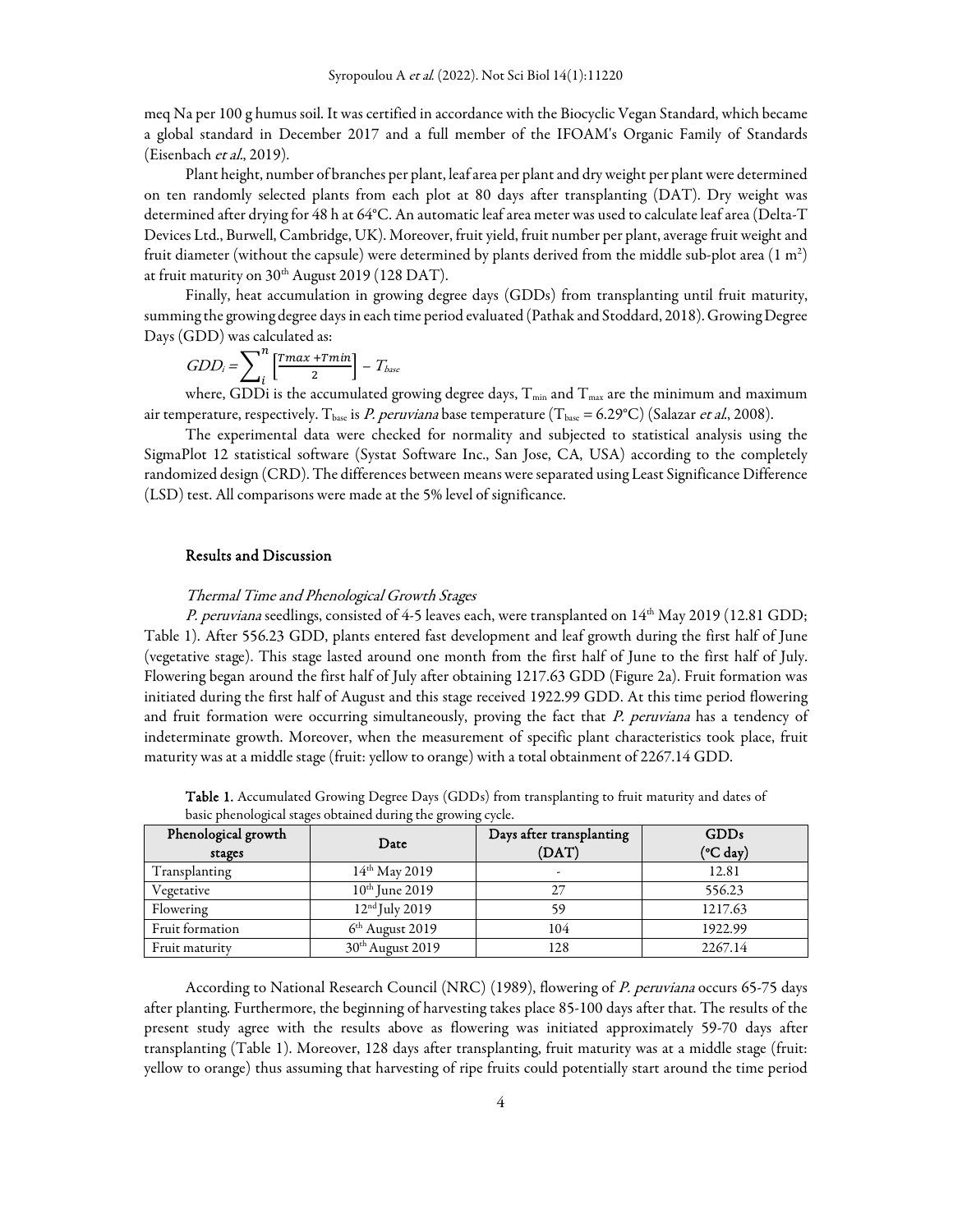mentioned from NRC (1989). Miranda (2005) reported the duration of phenological stages of P. peruviana as a monoculture in Colombia. The flowering is initiated after 2 months of transplanting seedling of P. peruviana in final field position. In continuation with this stage, fruit formation begins 1 month after flowering and 1.5 months after fruits have formed occurs fruit maturity. Harvesting of fruits arises around 2.5 months after fruit formation. The duration of the phenological growth stages that were observed in this study are in accordance with Miranda (2005). Flowering stage of P. peruviana occurred around 2 months after the day of transplanting (Table 1). In addition, fruit formation took place approximately 1 month after flowering and a middle stage of fruit maturing was spotted on the day of measurement.



**Figure 2.** P. peruviana at  $(A)$  flowering and  $(B)$  fruit formation stage, respectively

#### Growth, Yield and Yield Parameters of P. peruviana

The plant height was significantly affected  $(F=5.324, p= 0.0341)$  by the different fertilization treatments (Table 2). The highest mean plant height (44.15 cm) was observed in the organic treatment followed by the inorganic treatment (40.54 cm); however, the differences among these treatments were not statistically significant. Similarly, Ariati et al.  $(2016)$  found a slightly better response of organic fertilizer (poultry litter) on plant height of P. peruviana with issuing an average height of 180.9 cm in comparison with mineral fertilizer (167.7 cm). Although the results for plant height of the present study are according with the results of Ariati et al. (2016), the numerical differences observed between the plant heights may due to the fact that P. peruviana crop was cultivated in the region of Brazil in a tropical climate that favours the overall growth of this species, in contrast to the Mediterranean climate where P. peruviana only shows adaptability. De Souza et al. (2021) obtained different results at 45 days after transplanting (DAT) in P. peruviana crop with the highest plant height recorded with chemical fertilizer (28.66 cm) and the second highest on organic fertilizer that was contained in organic compost produced from cattle, goat manure, and tree pruning waste (27.38 cm). The results between inorganic and organic fertilization were not significantly different. This results difference could be explained by the fact that the organic fertilizer mentioned above was dissimilar with the one that was used in the present study.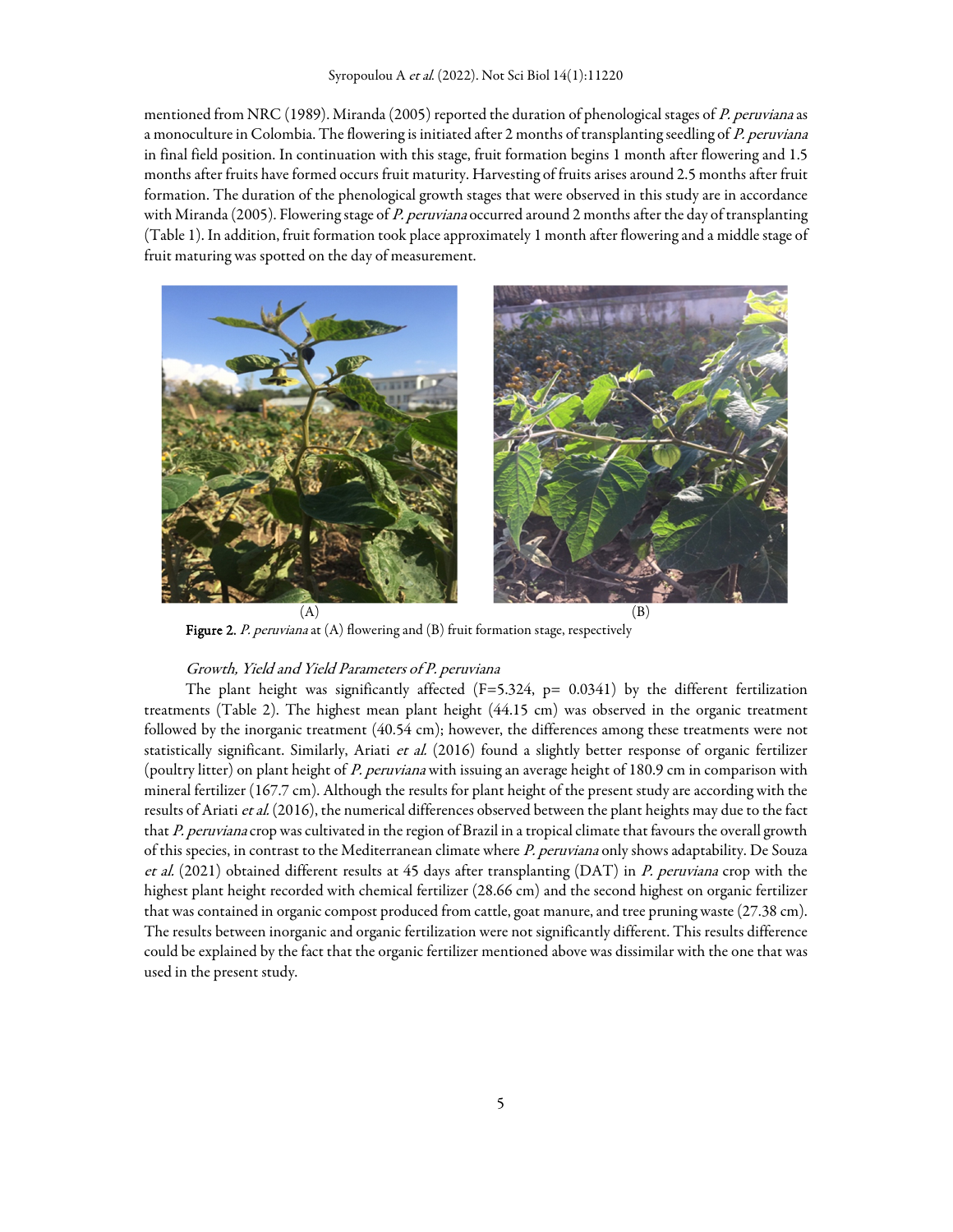| Fertilization                         | Plant height<br>(cm) | Number of<br>branches per plant | Leaf area per plant<br>$\rm (cm^2)$ | Dry weight per<br>plant (g) |
|---------------------------------------|----------------------|---------------------------------|-------------------------------------|-----------------------------|
| Control                               | 24.92 b              | 12.5 <sub>b</sub>               | 1317.6 <sub>b</sub>                 | 57.63 c                     |
| Organic                               | 44.15 a              | 23.9a                           | 1723.4 ab                           | 74.32 b                     |
| Inorganic                             | 40.54a               | 24.4a                           | 1997.3 a                            | 81.24 a                     |
| $\textit{F}_{\textrm{Fertilization}}$ | 5.324*               | $7.327**$                       | $12.223*$                           | $9.463**$                   |

Table 2. Plant height, number of branches per plant, leaf area per plant and dry weight per plant of P. peruviana as affected by fertilization

Different letters within a column indicate significant differences according to LSD test ( $p = 0.05$ ). Significance levels: \* p < 0.05; \*\* p < 0.01; \*\*\* p < 0.001; ns, not significant (p > 0.05).

The number of branches per plant is presented in Table 2. The effect of different fertilization regimes was found to be statistically significant (F= 7.327, p= 0.0097). Specifically, the highest number of branches (24.4) was achieved in plots fertilized with inorganic fertilizer followed by organic fertilization (23.9). Similar results were also recorded in tomato crops by several researchers (Mehla et al., 2000; Bilalis et al., 2018; Roussis et al., 2019). Bertoncelli et al. (2017) also reported a significantly increased number of branches in the P. peruviana crop with the increase of nitrogen doses (0 to 350 kg N ha<sup>-1</sup>), while this trait was not affected by phosphorus and potassium. The applied nutrients play a pivotal role in the assimilation of amino acids and nucleic acids, as well as the regulation of many metabolic processes, which increases photosynthetic efficiency (Roussis et al., 2019). Increased soil fertility leads to increased availability of applied nutrients, particularly nitrogen, which promotes vigorous plant growth while limiting profuse branching and leaf production.

The analysis of variance revealed that leaf area per plant was actually affected by the different fertilization treatments (F= 12.223, p= 0.0232). In particular, the highest value (1997.3 cm<sup>2</sup>) recorded in inorganic treatment, while the lowest value (1317.6 cm<sup>2</sup>) obtained from the untreated (control) plot (Table 2). This is in accordance with previous studies in P. peruviana, confirming the positive response of this species to inorganic nitrogen fertilization (El-Tohamy et al., 2009; Bertoncelli et al., 2017). In general, higher nitrogen availability to plant result in greater leaf area, which leads to greater light absorption and further carbon fixation (Field and Mooney, 1986; Kakabouki et al., 2018).

Regarding the dry weight per plant, there were statistically significant differences among fertilization regimes (F= 9.463, p= 0.0074) and the highest value (81.24 g) was found in inorganic fertilization treatment (Table 2). In an experiment with P. peruviana, inorganic nitrogen fertilization also positively influenced the total plant mass, reaching 472.50 g per plant with the dose of 200 kg N ha-1 and 274.25 g per plant in 50 kg N  $ha^{-1}$  dose (El-Tohamy et al., 2009). Nitrogen fertilization increased vegetative growth and biomass accumulation since it increases photosynthate source capacity (Bilalis et al., 2018).

According to the analysis of variance, the number of fruits per plant was significantly affected ( $F = 6.757$ , p= 0.0008) by different fertilization treatments (Table 3). The highest fruit number (37.53) obtained in the inorganic fertilization treatment followed by organic fertilization with biocyclic humus soil (37.53), while the lowest value (12.47) was observed in untreated (control) plants. Generally, the apparent deficiency of an adequate supply of plant-available nitrogen from organic fertilizers, caused by a slow rate of mineralization, leads crop yield and its components to be lower in fields treated with organic fertilizers than in those treated with inorganic fertilizers (Blatt, 1991).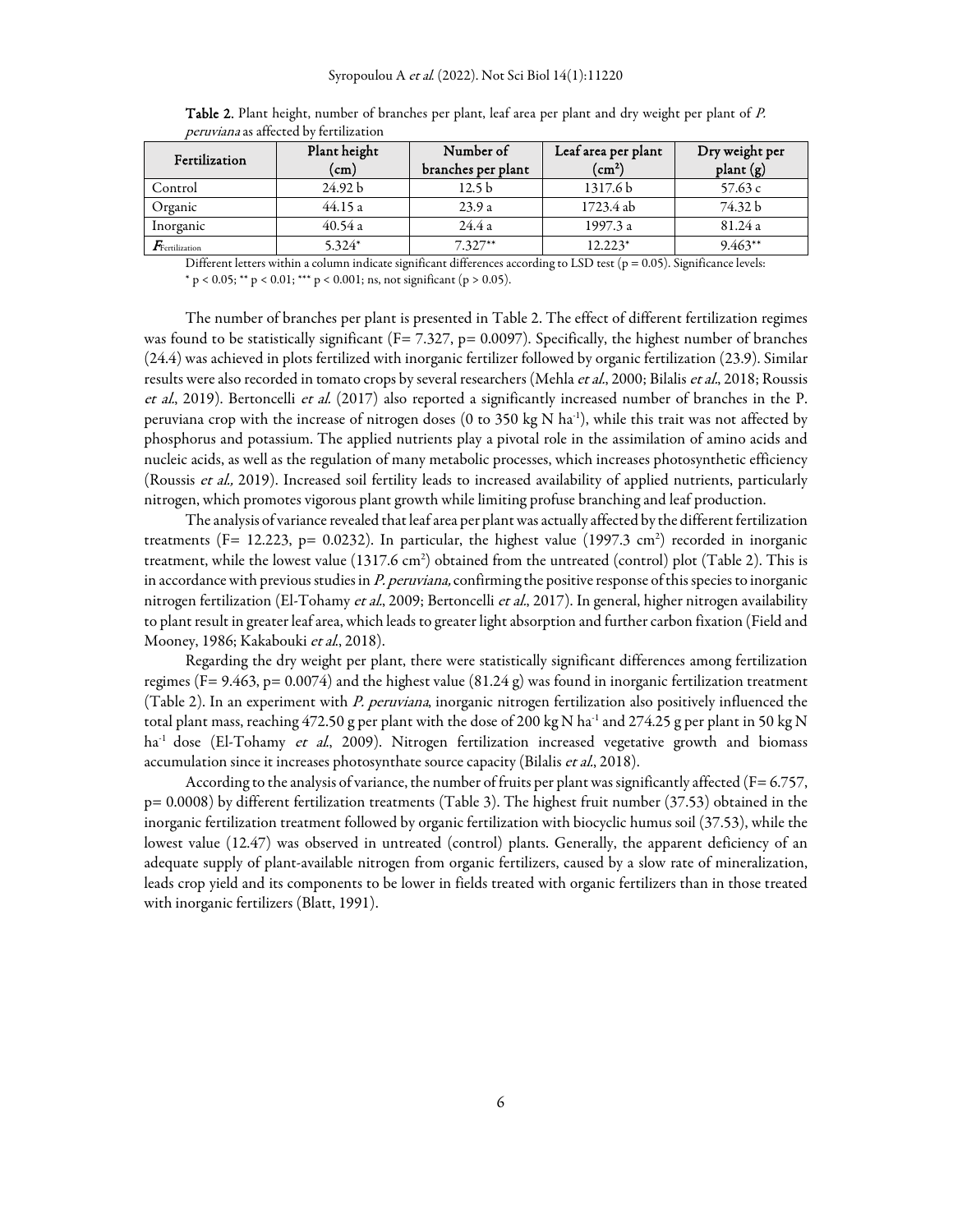| Fertilization           | Fruit number per<br>plant | Fruit yield<br>$(t \, ha^{-1})$ | Average fruit<br>weight (g) | Fruit diameter<br>(mm) |
|-------------------------|---------------------------|---------------------------------|-----------------------------|------------------------|
| Control                 | 12.47 b                   | 3.69 <sub>b</sub>               | 4.47 b                      | 9.89 <sub>b</sub>      |
| Organic                 | 37.53a                    | 6.89 a                          | $4.93$ ab                   | 12.52a                 |
| Inorganic               | 41.52a                    | 7.51 a                          | 5.32a                       | 12.03a                 |
| $F_{\rm Fertilization}$ | $6.757***$                | $42.622*$                       | $24.214*$                   | 34.121**               |

Table 3. Fruit number per plant, fruit yield, average fruit weight and fruit diameter of P. peruviana as affected by fertilization

Different letters within a column indicate significant differences according to LSD test ( $p = 0.05$ ). Significance levels: \* p < 0.05; \*\* p < 0.01; \*\*\* p < 0.001; ns, not significant (p > 0.05)

The fruit yield differed among the fertilization regimes (F=  $42.622$ , p=  $0.0387$ ) with the highest value  $(7.51 \text{ tha}^{-1})$  observed in the inorganic treatment followed by organic fertilization (6.89 t ha<sup>-1</sup>). The lowest value  $(3.69 \text{ t} \text{ ha}^{-1})$  was recorded in the untreated plots. The higher yield in inorganic fertilization is attributed to increased availability of nitrogen with elevated soil fertility levels as applied nutrients help in the vigorous growth of plants with an increased number of branches, flowers, and fruits. In an experiment developed by Bertoncelli et al. (2017) with P. peruviana plants, the authors obtained an increase in fruit yield per plant, as well as in the fruit mass, as a function of increase in nitrogen dose, a similar trend with the nitrogen availability observed in the current study. According to El-Tohamy et al. (2009), the increase in the number of fruits per plant, in P. peruviana, with an increase of available nitrogen is probably due to the fact that nitrogen is the element absorbed in greater quantity and with a fundamental importance for the growth and development of P. peruviana plants.

The results of the present study indicated that the effect of organic and inorganic fertilization on average fruit weight was statistically significant (F= 24.214, p= 0.0217). The highest average fruit weight (5.32 g) was observed in the inorganic treatment followed by the organic treatment  $(4.93 \text{ g})$ . Bertoncelli *et al.* (2017) had confirmed that the average weight of P. peruviana fruits was increased with the elevation of the available nitrogen to the plant. In tomato crop, Bilalis et al. (2018) observed that the mean fruit weight was not influenced by fertilization; however, significant differences could be due to the variation in cultivars, soil type, temperature and precipitation during the cultivation period.

Fruit diameter (without the capsule) of *P. peruviana* was significantly affected by fertilization (F= 34.121, p= 0.0026) and the highest value (12.52 mm) observed in organic fertilization with biocyclic humus soil followed by inorganic fertilization (12.03 mm). These results are in line with those observed by Muniz et al. (2011), that when evaluating the effect of inorganic fertilizer (NPK 5-20-10) and organic (50% bovine manure compost and 50% swine) in P. peruviana obtained larger diameter fruit in plants fertilized with the organic fertilizer (21.14 mm with capsule) and the inorganic resulted in fruits with a mean diameter of 19.98 mm. On the contrary, Ariati et al. (2017), as they recorded an average fruit diameter (without the capsule) for P. peruviana of 18.75 mm with inorganic fertilizer, 18.30 mm with organic and 17.81 mm with control. In tomato plant, it was observed that this attribute is highly dependent on genetic factors linked to cultivars (Bilalis et al., 2018).

## **Conclusions**

The results of the current research study on P. peruviana confirmed that this species presents substantial adaptability to Mediterranean climate condition, as the durations of most phenological growth stages were similar with those mentioned in areas with tropical climate where this plant is indigenous. In addition, the current results also confirmed that growth, yield and yield parameters were affected by fertilization. Specifically, the highest branches number per plant, leaf area per plant, fruit number per plant, fruit yield and average fruit weight were found in inorganic fertilization plots, whereas the highest plant height and fruit diameter were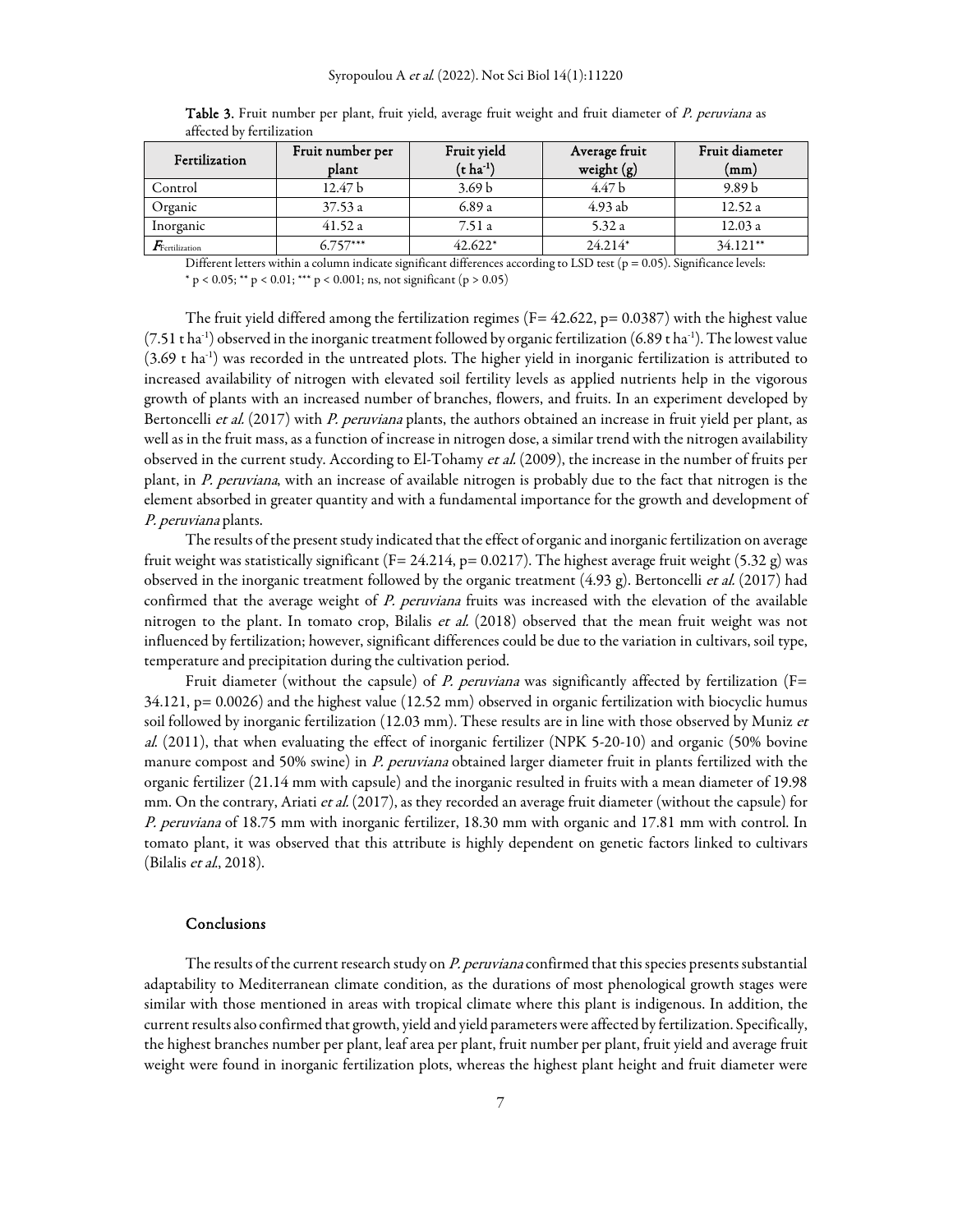recorded under organic fertilization; however, the differences between the organic and inorganic fertilization were not statistically significant. In terms of dry weight per plant, there were significant differences among the fertilization treatment with the values obtained under inorganic fertilization. To sum up, P. peruviana presents considerable adaptability to Mediterranean climates. It has great potential in becoming alternative cultivation for small and medium producers of Mediterranean countries. Moreover, the current study indicated that organic fertilization (with biocyclic humus soil) should be considered as an alternative to inorganic fertilizers for P. peruviana production. Further experimentation on this plant species is required regarding the appropriate cropping techniques in order to ensure its effective organic cultivation in Mediterranean areas.

## Authors' Contributions

Conceptualization: I.K., D.B. (Dimitrios Bilalis); Data curation: A.S., I.R., I.K. and D.B. (Dimitrios Bilalis); Formal analysis: A.S., I.R., I.K., and D.B. (Dimitrios Bilalis); Investigation: A.S., I.R., S.K., V.K., I.K., A.M., A.F., D.B. (Dimitrios Beslemes) and D.B. (Dimitrios Bilalis); Methodology A.S., I.R., S.K., V.K., I.K., A.M., A.F., D.B. (Dimitrios Beslemes) and D.B. (Dimitrios Bilalis); Project administration: I.K. and D.B.; Resources: A.S., I.R., S.K., V.K., I.K., A.M., D.B. (Dimitrios Beslemes) and D.B. (Dimitrios Bilalis); Supervision: D.B. (Dimitrios Bilalis); Validation: A.S., I.R., S.K., V.K., I.K., A.M., A.F., D.B. (Dimitrios Beslemes) and D.B. (Dimitrios Bilalis); Visualization: I.K and D.B. (Dimitrios Bilalis); Writing - original draft: A.S., I.R., S.K., V.K., I.K. and D.B. (Dimitrios Bilalis); Writing - review and editing: A.S., I.R., I.K. and D.B. (Dimitrios Bilalis). All authors read and approved the final manuscript.

Ethical approval (for researches involving animals or humans)

Not applicable.

## Acknowledgements

This research received no specific grant from any funding agency in the public, commercial, or not-forprofit sectors.

## Conflict of Interests

The authors declare that there are no conflicts of interest related to this article.

# References

- Ariati AC, Oliveira MC, Loss EMS, Gomes I, Pacheco V, Negri RC (2017). Mineral and organic fertilizer in two Physalis species. African Journal of Agricultural Research 12(2):104-110. https://doi.org/10.5897/AJAR2016.11717
- Bertoncelli DJ, Oliveira, M de C, dos Passos AI, Casagrande TH, Ariati AC (2017). Agronomic aspects of two Physalis species as a function of nitrogen fertilization. Comunicata Scientiae 8(2):230-238. https://doi.org/10.14295/cs.v8i2.1327
- Bilalis D, Krokida M, Roussis I, Papastylianou P, Travlos I, Cheimona N, Dede A (2018). Effects of organic and inorganic fertilization on yield and quality of processing tomato (Lycopersicon esculentum Mill.). Folia Horticulturae 30(2):321-332. https://doi.org/10.2478/fhort-2018-0027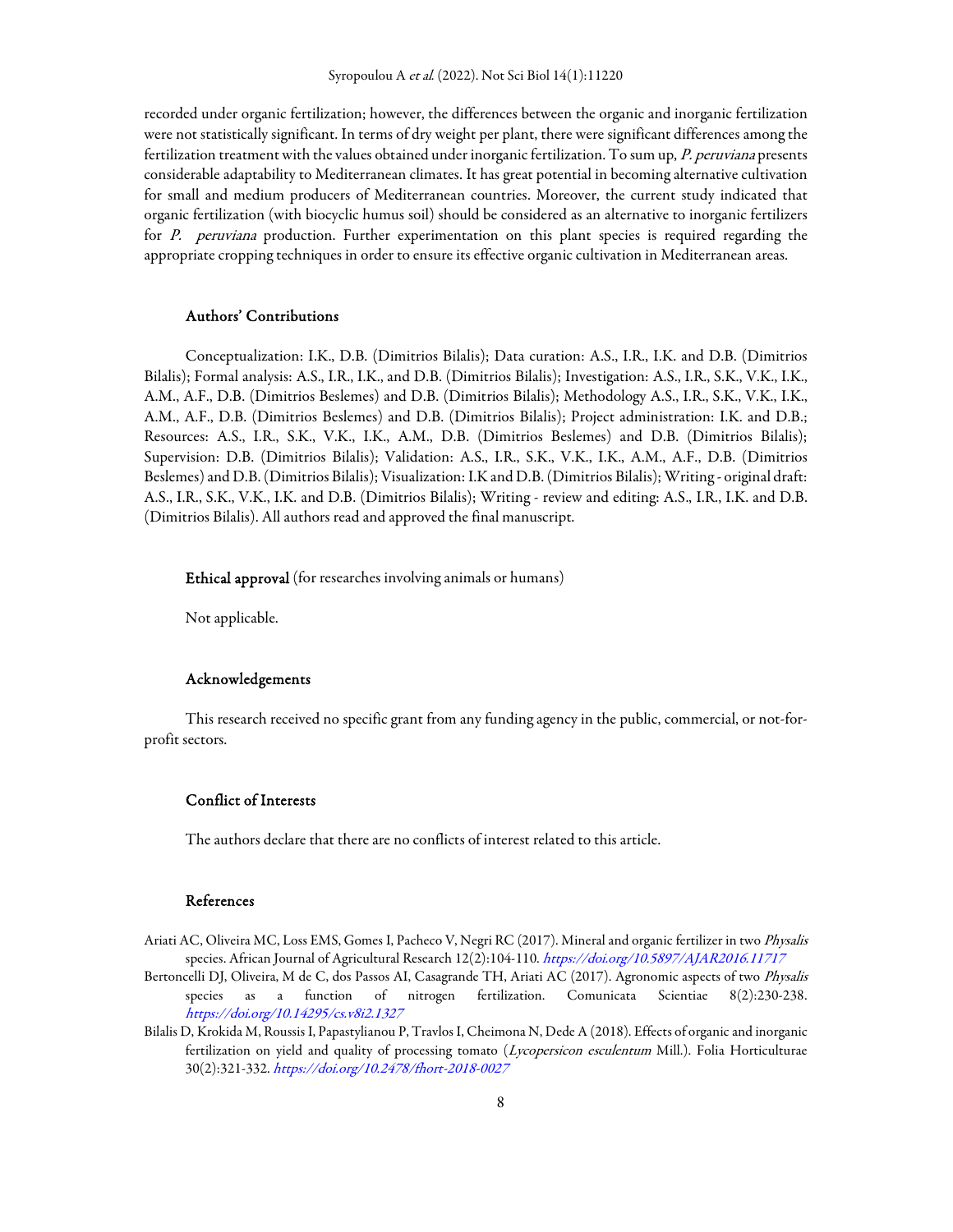- Blatt CR (1991). Comparison of several organic amendments with a chemical fertilizer for vegetable production. Scientia Horticulturae 47:177-191. https://doi.org/10.1016/0304-4238(91)90001-F
- Cárdenas-Barboza LC, Paredes-Córdoba AC, Serna-Cock L, Guancha-Chalapud M, Torres-León (2021). Quality of Physalis peruviana fruits coated with pectin and pectin reinforced with nanocellulose from P. peruviana calyces. Heliyon 7:e07988 https://doi.org/10.1016/j.heliyon.2021.e07988
- Cihangir H, Oktem A (2019). The effect of different organic nutrients on some quality properties of popcorn (Zea mays L. everta). Asian Food Science Journal 7(2):1-9. https://doi.org/10.9734/afsj/2019/v7i229965
- de Souza HBF, Silva MS, Rodrigues MS, Conceição ALS, Nóbrega RSA (2021). Physalis peruviana L. cultivated in dystrocohesive yellow Oxisol in responsive to organic fertilization. Revista de Ciências Agrárias Amazonian Journal of Agricultural and Environmental Sciences 64.
- Eisenbach LD, Folina A, Zisi C, Roussis I, Tabaxi I, Papastylianou P, … Bilalis DJ (2019). Effect of biocyclic humus soil on yield and quality parameters of processing tomato (Lycopersicon esculentum Mill.) Bulletin UASVM Horticulture 76(1):47-52. https://doi.org/10.15835/buasvmcn-hort.2019.0001
- El-Tohamy WA, El-Abagy HM, Abou-Hussein SD, Gruda N (2009). Response of cape gooseberry (Physalis peruviana L.) to nitrogen application under sandy soil conditions. Gesunde Pflanzen 61:123-127. http://doi.org/10.1007/s10343-009-0211-0
- Field C, Mooney HA (1986) The photosynthesis-nitrogen relationship in wild plants. In: Givinsh TJ (Ed). On the economy of form and function. Cambridge University Press, Cambridge, UK pp 25-55.
- Fischer G, Herrera A, Almanza PJ (2011). Cape gooseberry (Physalis peruviana L.) In: Yahia EM (Ed). Postharvest biology and technology of tropical and subtropical fruits. Woodhead Publishing, Oxford, UK pp 374-396.
- Kakabouki IP, Hela D, Roussis I, Papastylianou P, Sestras AF, Bilalis DJ (2018). Influence of fertilization and soil tillage on nitrogen uptake and utilization efficiency of quinoa crop (Chenopodium quinoa Willd.). Journal of Soil Science and Plant Nutrition 18(1):220-235. http://doi.org/10.4067/S0718-95162018005000901
- Mayorga-Cubillos F, Arguelles J, Rodriguez E, Almario C, Ariza C, Barrero L (2019). Yield and physicochemical quality of Physalis peruviana L. fruit related to the resistance response against Fusarium oxysporum f. sp. physali. Agronomía Colombiana 37(2):120-128. https://doi.org/10.15446/agron.colomb.v37n2.77550
- Mehla CP, Srivastava VK, Singh J (2000). Response of tomato (Lycopersicon esculentum) varieties to N and P fertilization and spacing. Indian Journal of Agricultural Research 34(3):182-184.
- Miranda D (2005). Criterios para el establecimiento, los sistemas de cultivo, eltutorado y la poda de la uchuva [Criteria for the establishment, cultivation systems, supporting systems and pruning of cape gooseberry]. In: Fischer G, Miranda D, Piedrahíta W, Romero J (Eds). Avances en cultivo, poscosecha y exportación de la uchuva [Advances in cultivation, post-harvest and export of cape gooseberry]. Unibiblos: Universidad Nacional de Colombia, Colombia pp 29-53.
- Muniz J, Kretzschmar AA, Rufato L, Pelizza TR, Rufato ADR, Macedo TAD (2014). General aspects of physalis cultivation. Ciência Rural 44(6):964-970. https://doi.org/10.1590/S0103-84782014005000006
- National Research Council (NRC) (1989). Goldenberry (Cape Gooseberry). In: Lost crops of the Incas: Little-known plants of the Andes with promise for worldwide cultivation. National Academy Press, Washington DC, USA pp 240-251.
- Pathak TB, Stoddard CS (2018). Climate change effects on the processing tomato growing season in California using growing degree day model. Modeling Earth Systems and Environment 4:765-775. https://doi.org/10.1007/s40808-018-0460-y
- Puente LA, Pinto-Muñoz CA, Castro ES, Cortés M (2011). Physalis peruviana Linnaeus, the multiple properties of a highly functional fruit: a review. Food Research International 44(7):1733-1740. https://doi.org/10.1016/j.foodres.2010.09.034
- Ramadan MF, Moersel JT (2007). Impact of enzymatic treatment on chemical composition, physicochemical properties and radical scavenging activity of goldenberry (Physalis peruviana L.) juice. Journal of the Science of Food and Agriculture 87(3):452-460. https://doi.org/10.1002/jsfa.2728
- Roussis I, Kakabouki I, Folina A, Konstantas A, Travlos I, Bilalis D (2019). Effects of tomato pomace composts on yield and quality of processing tomato (Lycopersicon esculentum Mill.). Bulletin UASVM Horticulture 76(2):250-257. https://doi.org/10.15835/buasvmcn-hort.2019.0019
- Salazar MR, Jones JW, Chaves B, Cooman A, Fischer G (2008). Base temperature and simulation model for nodes appearance in cape gooseberry (Physalis peruviana L.). Revista Brasileira de Fruticultura, Jaboticabal-SP 30(4):862-867. https://doi.org/10.1590/S0100-29452008000400004